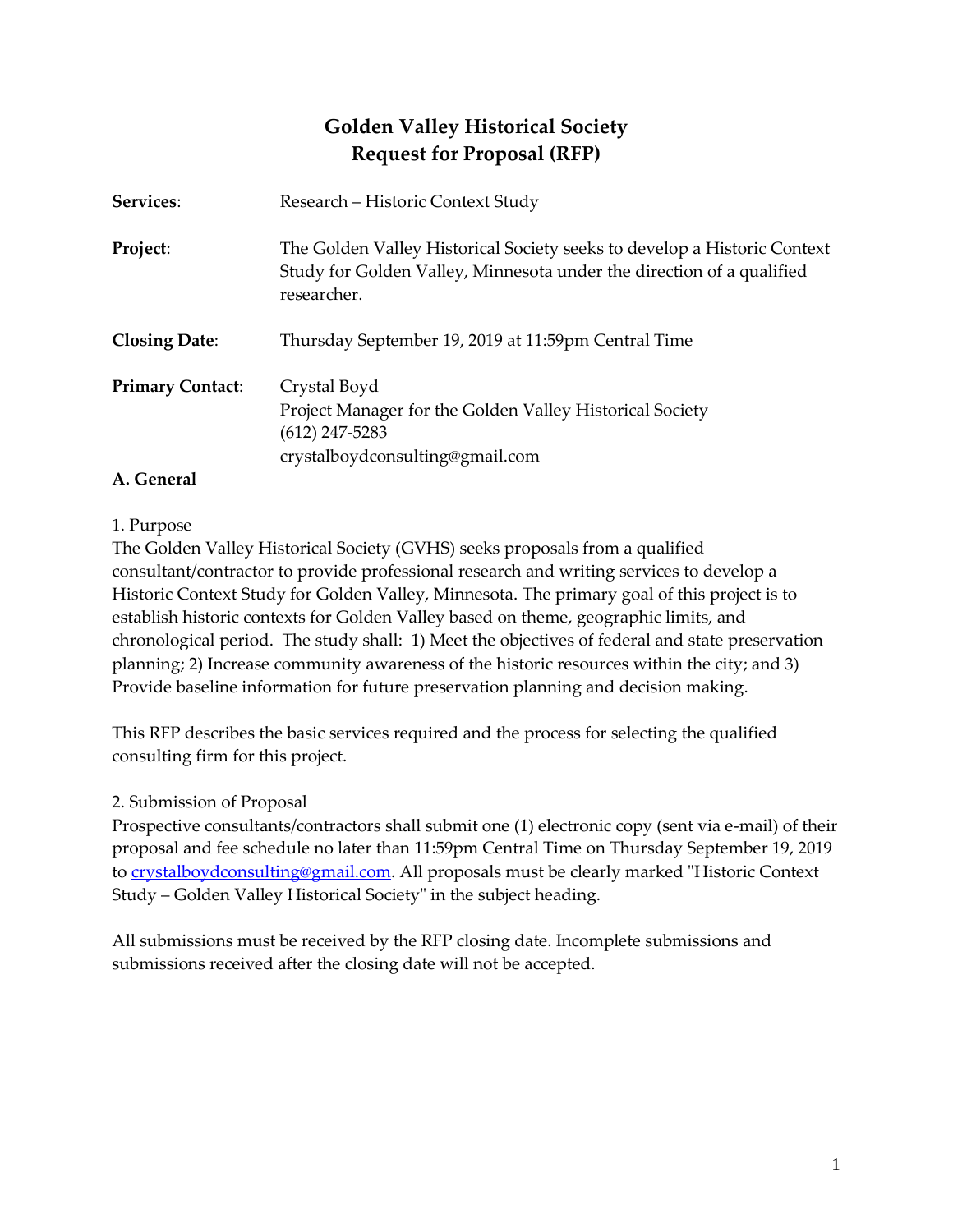### **B. Background Information**

The City of Golden Valley, established in 1886, is a first-ring suburb of Minneapolis located in Hennepin County. The city is home to approximately 21,000 residents. Golden Valley's primary growth period was in the 1950s and 1960s when many people moved from city living to the suburbs. Larry Millett, local author and architectural historian, referred to Golden Valley as the *Golden Arc* of mid-century modern architecture.

The Golden Valley Historical Society (GVHS) was organized in 1974. Its mission is to find, preserve, and disseminate the historical knowledge about the City of Golden Valley, Minnesota. In pursuit of this mission, GVHS collects oral histories, written documents, photographs, video histories, and three-dimensional objects. In 1997, GVHS acquired the city's oldest church as a permanent home and maintains a repository of its collections there. In 2012, the GVHS Board of Directors and membership voted to fundraise for and construct an addition to house permanent and rotating exhibitions, object storage, and office space. Construction began in late 2013, and was completed in mid-2014 and the first permanent museum exhibit opened in late 2018. GVHS is now pursuing a series of collections improvement grants and other projects that will raise its profile among people who live, work, and play in Golden Valley.

GVHS now seeks to develop an Historic Context Study that will present a thematic overview of the history of the City and identify historic resource types associated with each identified theme. The study will synthesize primary and secondary source research on the development of the area with the results from the field survey.

Historic studies of Golden Valley have been completed in the recent past that can be used to inform this current comprehensive Historic Context Study. Past studies were generally part of larger development projects that included requirements to identify potential impacts to many resources including air, water, and economic and historic resources. Recent studies include those associated with the Blue Line extension LRT project, TH 100 reconstruction project, and the Douglas Drive (CSAH 102) reconstruction project. Those studies have identified such important places as the National Register-eligible Kingdom Hall of the Jehovah's Witnesses designed by Herbert Fritz (a student of Frank Lloyd Wright) and the historic landscapes that make up Theodore Wirth Park and the Grand Rounds Historic District.

Developing a Historic Context Study will benefit Golden Valley by:

- 1. Providing a document that informs the city's planning efforts and allows for thoughtful responses to potential future development;
- 2. Promoting historic preservation as an important part of preserving the City's character and protecting its legacy;
- 3. Bringing to light the city's diverse cultures and neighborhoods;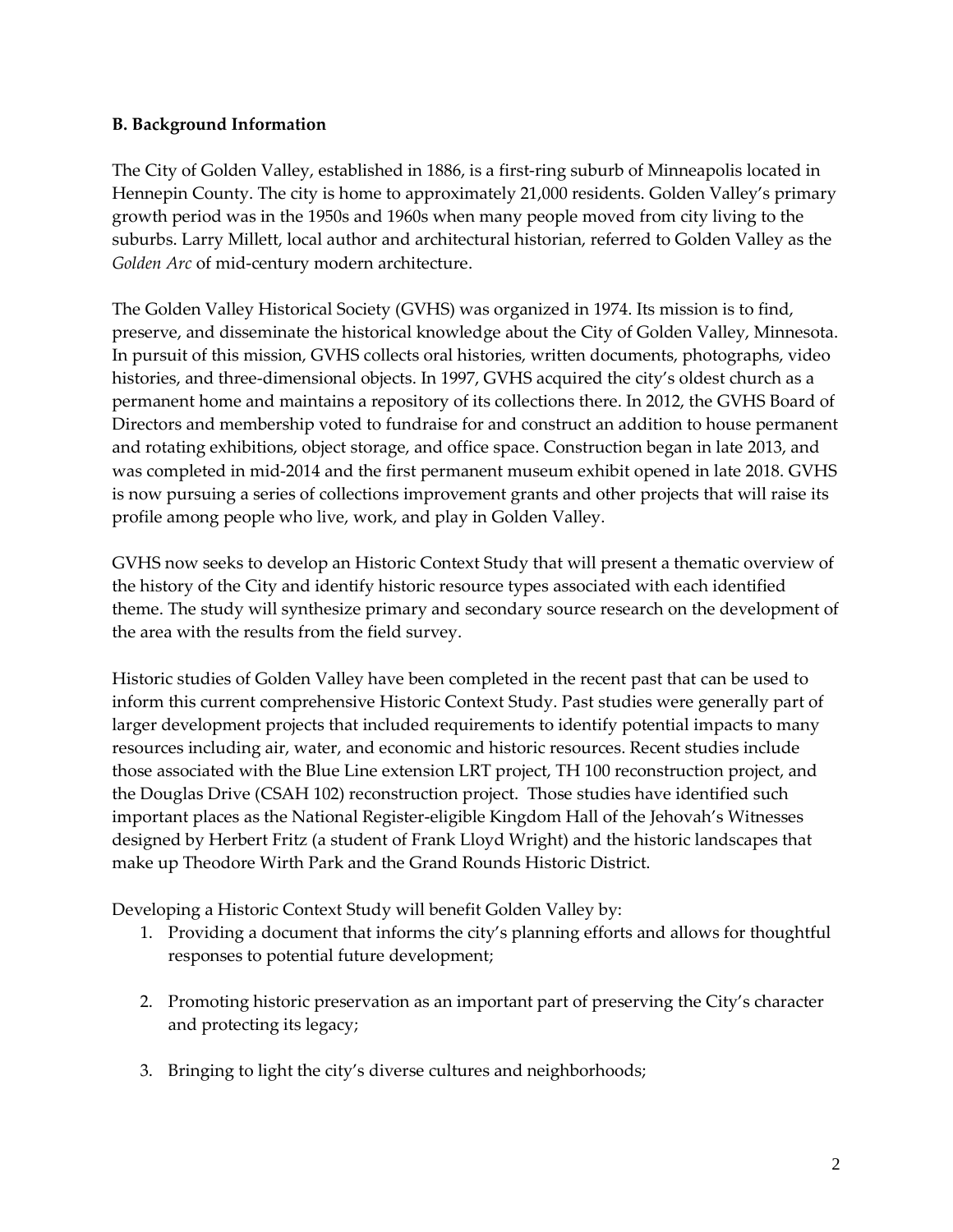- 4. Inviting citizens to increase their engagement with history by presenting information about their neighborhoods and community;
- 5. And exciting residents, business owners, and City officials into discovering more about Golden Valley's history and unique characteristics.

# **C. Scope of Services**

The Golden Valley Historical Society (GVHS) seeks a qualified consultant/contractor with professional research and writing skills to develop an Historic Context Study for Golden Valley, Minnesota. The consultant/contractor will work closely with the GVHS Board of Directors and project manager.

The consultant/contractor shall:

- Conduct an historic context study for the City of Golden Valley in accordance with the Secretary of Interior's Standards for Preservation Planning, and the Minnesota State Historic Preservation Office (SHPO) standards;
- Establish historic contexts for Golden Valley;
- Relate contexts to the broad statewide contexts established by SHPO;
- Include property types and common architectural characteristics for each historic context;
- Identify properties associated with each historic context;
- Identify potential historic properties that may be candidates for National Register of Historic Places;
- Develop recommendations and preservation goals for each context;
- Develop overall recommendations

The final report shall be written in a manner that is engaging and informative for the public. It shall include:

- Description of objectives and methodology;
- Description of each historic context;
- Pictures illustrating contexts;
- Property types and common architectural characteristics for each historic context;
- Properties associated with each historic context;
- Recommendations for each historic context;
- Summary of lost resources;
- Overall recommendations and future actions, including suggestions of properties for potential National Register listing;
- Bibliography and list of resources utilize

The consultant/contractor shall also oversee the following:

• Organize 7 meetings (1 kickoff meeting with GVHS Board of Directors, 5 monthly check-in meetings with the GVHS project manager, and 1 final presentation to the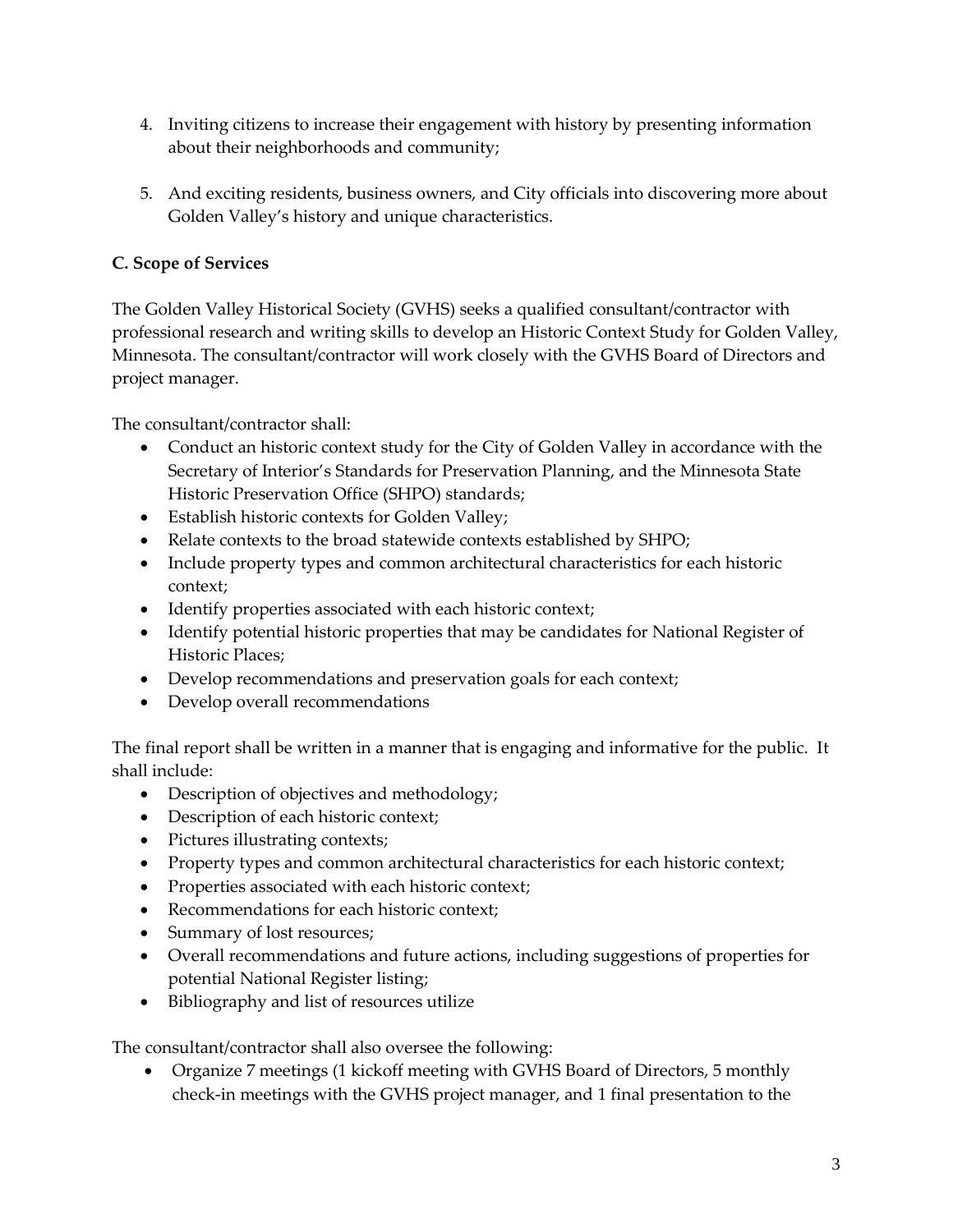GVHS Board of Directors); some meetings may be conducted by phone, as agreed upon during the project kickoff meeting.

- Submit short written status updates to the GVHS project manager each week.
- Submit 5 monthly written reports, corresponding with 4 check-in meetings and 1 final presentation.
- Submit a final report in digital format to upload to the GVHS website plus 15 hard copies.

Individuals hired for this work are considered contract employees and not museum employees. No sick leave, vacation, or medical benefits are provided for this work. Contracted individuals will be responsible for their own state and federal income taxes.

In addition, the selected consultant/contractor shall possess the following qualifications:

- Experience preparing historic context studies
- At least three years of experience as a professional historian following completion of an undergraduate degree in history or closely related field
- Ability to meet federal and state standards for any deliverables produced
- Ability to work independently in a team environment
- Ability to organize project records and meet deadlines as necessary
- Strong commitment to quality control, attention to detail, communication, and collaboration

In preparing a response to this RFP, the consultant/contractor shall propose and describe the detailed Scope of Services for this specific project based on the information above.

This project may be funded in part through a Minnesota Historical and Cultural Grant, administered by the Minnesota Historical Society. As such, the project must be carried out in accordance with the provisions outlined by the Minnesota Historical and Cultural Grants manual.

# **D. Project Timeline**

| Date                                                 | Activity                                |
|------------------------------------------------------|-----------------------------------------|
| Friday August 30, 2019                               | RFP issued                              |
| Thursday, September 19, 2019 at 11:59pm Central Time | RFP response due                        |
| Thursday, October 10, 2019                           | Estimated contract award                |
| Wednesday, January 1, 2020                           | Project commences, dependent on funding |
| July 31, 2020                                        | Estimated project completion            |

Proposals will be evaluated within a maximum of two weeks of the bid closing, and bidders will be notified of their status as soon as possible thereafter.

### **E. Proposals**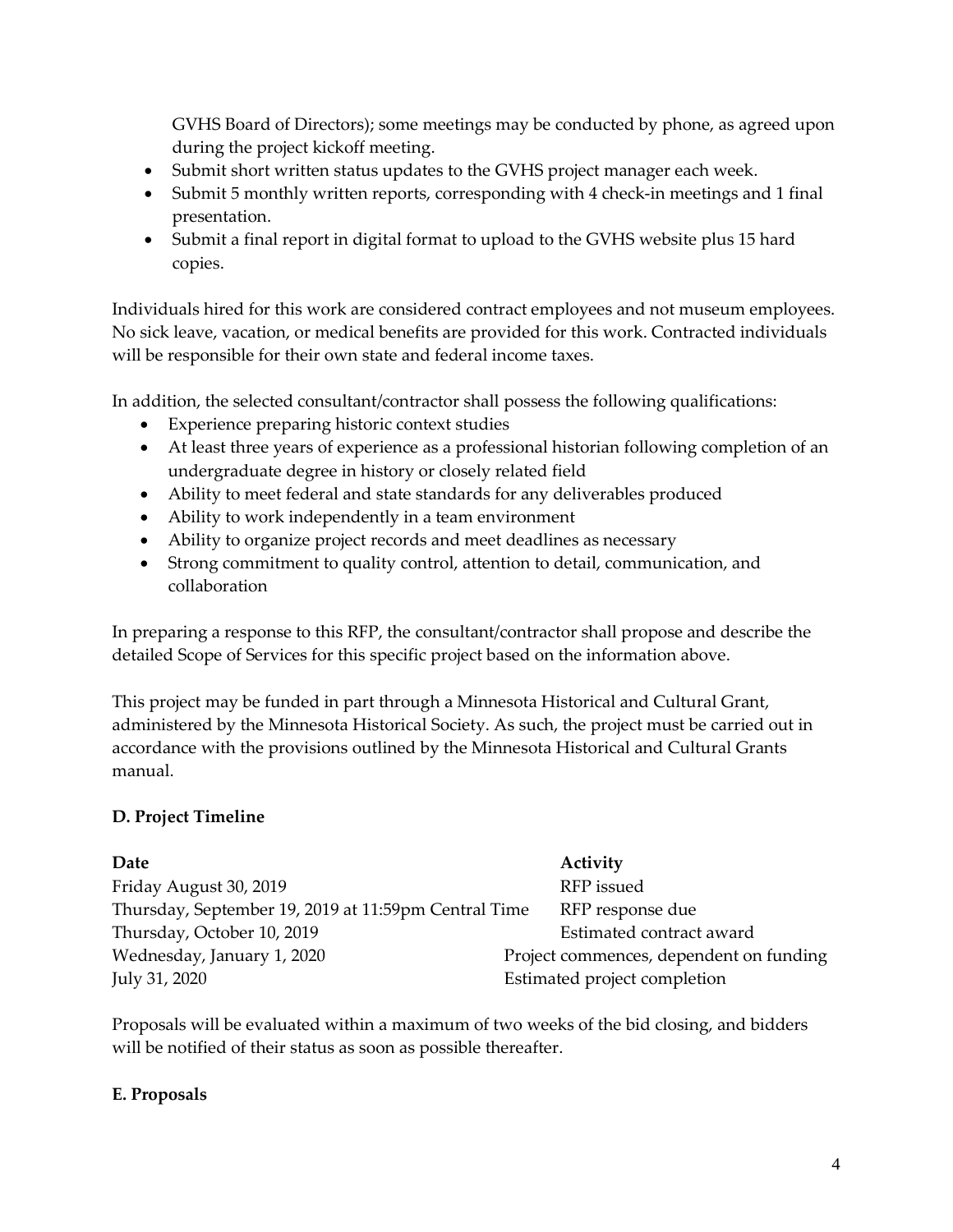#### **Conditions on Receipt of Proposals**

This Request for Proposals does not obligate the Golden Valley Historical Society to award any specific project. The Golden Valley Historical Society reserves the right to cancel this solicitation or to change its scope if doing so would be in the best interests of the Golden Valley Historical Society. The Golden Valley Historical Society also reserves the right to waive irregularities in proposal content or to request supplemental information from prospective bidder(s). All documents included in this package do not constitute a legal offer. A legally binding contract will not be formed until all parties involved have fully executed a written contract that incorporates all mutually agreed-upon instructions, specifications, conditions, and fees.

#### **Minimum Proposal Contents**

Proposals from qualified consulting firms shall include, at a minimum, the following information:

1. Statement of Solution

Describe how your firm proposes to address the challenges of completing this project, including any perceived opportunities that should be considered.

2. Project understanding, approach, and coordination methods:

(a) Consulting firm shall describe understanding of project and identify

approach to fulfill the scope of services and deliverable requirements.

(b) Consulting firm shall summarize the key elements of the proposal and outline reasons why your firm should be selected.

3. Similar Project Experience:

Consulting firm shall identify similar project experience within the last 3-5 years and provide a reference for each. Submitted projects shall represent work of the proposed consulting team and not just that of the firm. By submitting a response to this RFP, the respondent hereby authorizes the Golden Valley Historical Society to contact references and make such further investigations as may be in the best interest of the organization.

4. Company Profile, Consultant Team, and Project Manager Qualifications: Consulting firm shall submit a company profile and identify a project manager, work performed on similar projects, and manager qualifications. Additional team members, including sub-contractors if required, shall be identified, including previous experience and qualifications, details of training, and where Bidder personnel and subcontractors are located.

5. Schedule and Work Plan

Consulting firm shall identify the key work tasks, milestones, and critical path based upon the Golden Valley Historical Society's proposed project completion date of July 31, 2020. Any proposals that project work beyond GVHS's preferred project completion date must provide clear justification for the scheduling overage.

6. Fee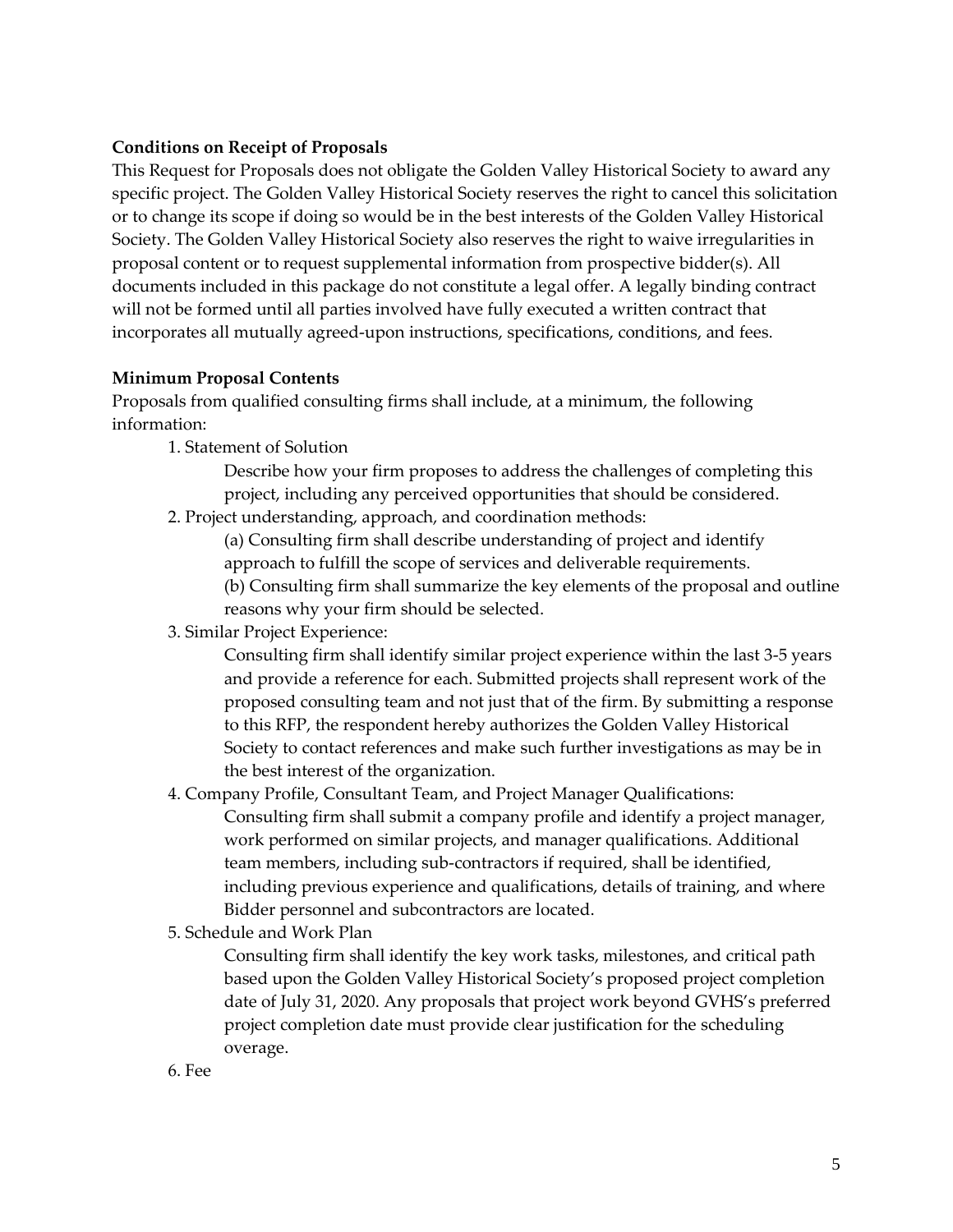Proposal Consulting firm shall identify total fee to complete described work with a breakdown of tasks, estimated hours, and hourly rates. Costs for each phase of service shall be individually delineated. The total fee shall reflect all costs, included but not limited to, sub-contractors/consultants, meeting allowance, specified deliverables, overhead, profit and reimbursable. Please note that overhead is not an allowable expense under the terms of Arts and Cultural Heritage Fund grants, so GVHS is unable to cover this line item.

The fee shall be structured "hourly-not-to-exceed" unless an alternative fee structure is proposed as appropriate.

Estimated costs for materials are required to be included in fee proposal under reimbursable expenses. As appropriate, the consultant shall include cost for coordination of these services in fee proposal.

### **IV. Proposal Evaluation and Selection Process**

- 1. Shortly after the submission deadline a selection committee comprised of the GVHS Board of Directors will review all proposals. At its discretion, GVHS may elect to conduct interviews with prospective consultants as part of the selection process.
- 2. The Golden Valley Historical Society will evaluate proposals based on the following criteria:
	- a. Consultant's Statement of Solution;
	- b. Project understanding, approach, and coordination methods;
	- c. Previous experience with similar projects;
	- d. Bidder and sub-contractor qualification, technical expertise, knowledge, and experience;
	- e. Schedule and Work Plan;
	- f. Fee Proposal; and
	- g. Any other factor(s) that might aid in selecting the best candidate.
- 3. Upon approval by GVHS member organizations, the successful candidate will be notified and a consultant agreement will be finalized. Unsuccessful candidates will be notified after the consultant agreement has been executed. Work on this project is projected to commence no later than Wednesday, January 1, 2020.
- 4. GVHS reserves the right to cancel the RFP at any time, or for any reason that is in the best interests of the organization. GVHS also reserves the right to reject proposals based on the evaluation of submitted materials, to accept other than the lowest cost proposal, and to negotiate the specified dollar amount or any portion thereof.

The selection of the successful bidder is not based solely on low bid, but on the candidate that will best accomplish the objectives of the project.

#### **V. Delivery Schedule**